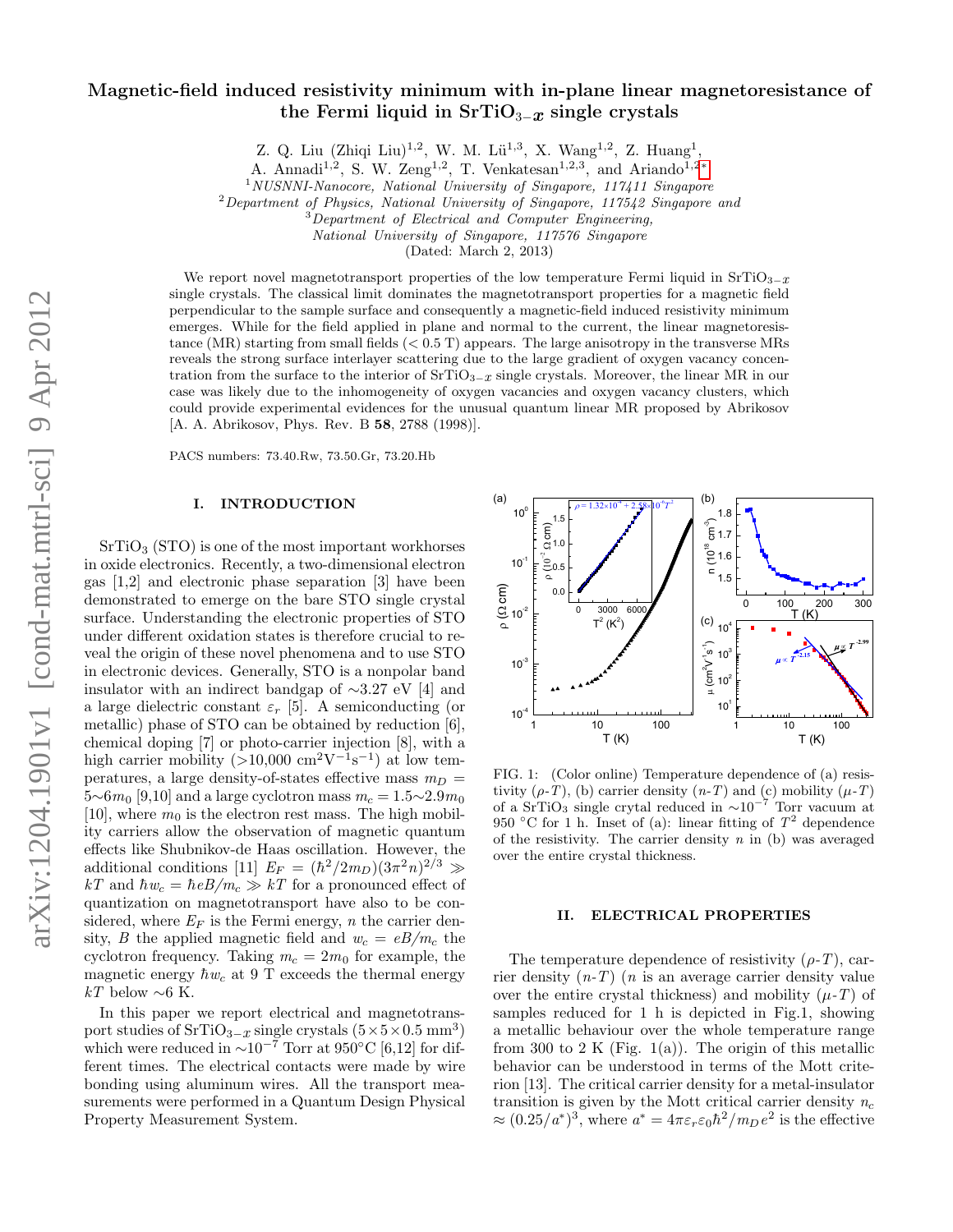Bohr radius and  $\varepsilon_0$  the vacuum permittivity. The measured carrier density at 300 K is  $\sim$ 1.5×10<sup>18</sup> cm<sup>-3</sup>, which is more than three times  $n_c \sim 4.9 \times 10^{17}$  cm<sup>-3</sup>, considering the room temperature  $\varepsilon_r \approx 300$  and  $m_D \approx 5m_0$  for STO. Interestingly, the resistivity from 2 up to  $\sim$ 80 K exhibits an obvious behavior of a strongly correlated Fermi liquid as fitted in the inset of Fig. 1(a), reminiscent of the normal state of electron-doped cuprate superconductors [14] and the *p*-wave superconductor  $Sr_2RuO_4$  [15], noting that semiconducting STO is also superconducting at very low temperatures [12]. Moreover, the common Fermi liquid origin of the  $T^2$  resistivity and superconductivity of  $n$ -type SrTiO<sub>3</sub> has been elaborately discussed by Marel et al. [16].

The detailed  $n-T$  curve determined by Hall measurements is shown in Fig. 1(b). At high temperatures, the carrier density slightly fluctuates; however, it increases with decreasing temperature at low temperatures especially between 100 and 10 K. This unexpected behavior is unphysical from the viewpoint of thermal activation. In fact, this behavior was also observed previously in semiconducting STO single crystals  $[7,8]$  and LaAlO<sub>3</sub>/STO heterostructures grown at low oxygen pressures [3,17]. Therefore there should be another intrinsic mechanism affecting the carrier density.

One unique property of STO is that its  $\varepsilon_r$  increases with lowering temperature (especially from  $\sim$ 100 K) and saturates at 4 K because of the quantum-mechanical stabilization of the paraelectric phase [5]. It seems plausible to assume that in  $SrTiO_{3-x}$  part of carriers are trapped by the Coulomb potentials of the majority of positively charged defects due to the strongly ionic nature of the lattice. As the  $\varepsilon_r$  increases, the Coulomb potentials will be suppressed due to dielectric screening since the screened Coulomb potential [18] is inversely proportional to  $\varepsilon_r$ . Hence the increase of  $\varepsilon_r$  could serve as a kind of detrapping mechanism and consequently account for the increase of carrier density in  $\text{SrTiO}_{3-x}$  at low temperatures.

The  $\mu$ -T curve is plotted in Fig. 1(c) on a logarithmic scale. The high mobility, up to  $\sim$ 11,000 cm<sup>2</sup>V<sup>-1</sup>s<sup>-1</sup> at 2 K, decreases with temperature rapidly and varies in accordance with certain power laws above 30 K, where the scattering of electrons by polar optical phonons dominates and results in  $\mu \propto T^{-\beta}$  [19]. The effect of the structural phase transition in STO at ∼105 K on the mobility can be apparently seen from the linear fittings owing to the variation in the activation of phonon modes. Below 30 K, the scattering of electrons is dominated by ionized defect scattering and electron-electron Umklapp scattering because of the Fermi liquid behavior [15]. However, the electron-electron scattering should be enhanced with increasing carrier density, so the ionized defect scattering is the more pronounced mechanism for the continuously increasing mobility similarly due to the dielectric screening of ionized scattering potentials [7]. Finally, the trend to saturation appears from 5 K possibly corresponding re-type SriTQ<sub>3</sub> has been clabs<br>rately thenesed by Alarel 19 10 160<br>
The detailed by The controlled by Halm measure-<br>
The detailed by The phase in the phase in the phase in the controlled by the<br>terms is shown in Fig. 1(b



FIG. 2: (Color online) (a)  $\rho$ -T curves under different magnetic fields. (b) Extracted resistivity minimum temperature from (a) versus magnetic field. (c) Large field Hall effect at 2 K from -5 to 5 T.

# III. MAGNETOTRANSPORT PROPERTIES

The  $\rho$ -T curves under different magnetic fields perpendicular to the surface are shown in Fig. 2(a). The transverse MR effect  $(\Delta \rho / \rho(0) = [\rho(B) - \rho(0)] / \rho(0)$  is notable only below ∼50 K and always positive. Intriguingly, the  $\rho$ -T curves under sufficiently strong magnetic fields  $(\geq 2.5$  T) exhibit a resistivity minimum at a temperature  $T_{min}$ , which increases with B monotonically as plotted in Fig. 2(b). The resistivity minimum cannot pertain to a Kondo effect or weak localization since they are inherently antagonistic towards magnetic fields. The antilocalization effect is also ruled out since it is typically very small (of the order of few percents). One possible origin for this behaviour could be magnetic field induced carrier freeze-out due to the considerable shrinking of electron wave functions if the magnetic field strength is much larger than the Coulomb forces [20]. The magnetic freeze-out would cause an increase of Hall coefficient. To examine this, Hall measurements was performed up to 5 T at 2 K. However, the observed linear Hall effect indicates that large magnetic fields are not affecting the carrier density at all as seen in Fig. 2(c).

To explore the origin of the magnetic-field induced resistivity minimum, the out-of-plane transverse MR was measured up to  $9$  T. As shown in Fig. 3(a), both the 2 and 10 K MR curves exhibit an obvious quadratic shape. For simplicity, we analyze our data using the single band picture, where the quadratic MR can be described by the classical orbital scattering. The Fermi energy at 2 K is  $E_F \approx 1.08$  meV and more than ~6kT(2 K) taking  $m_D \approx 5m_0$  and n as the average carrier density over the entire crystal thickness at 2 K as shown in Fig. 1(b), corresponding to a degenerate gas state  $(E_F \geq kT)$ . Indeed, the carrier density of the surface region should be larger than the average value due to the inhomogeneity of oxygen vacancies (this will be discussed later), which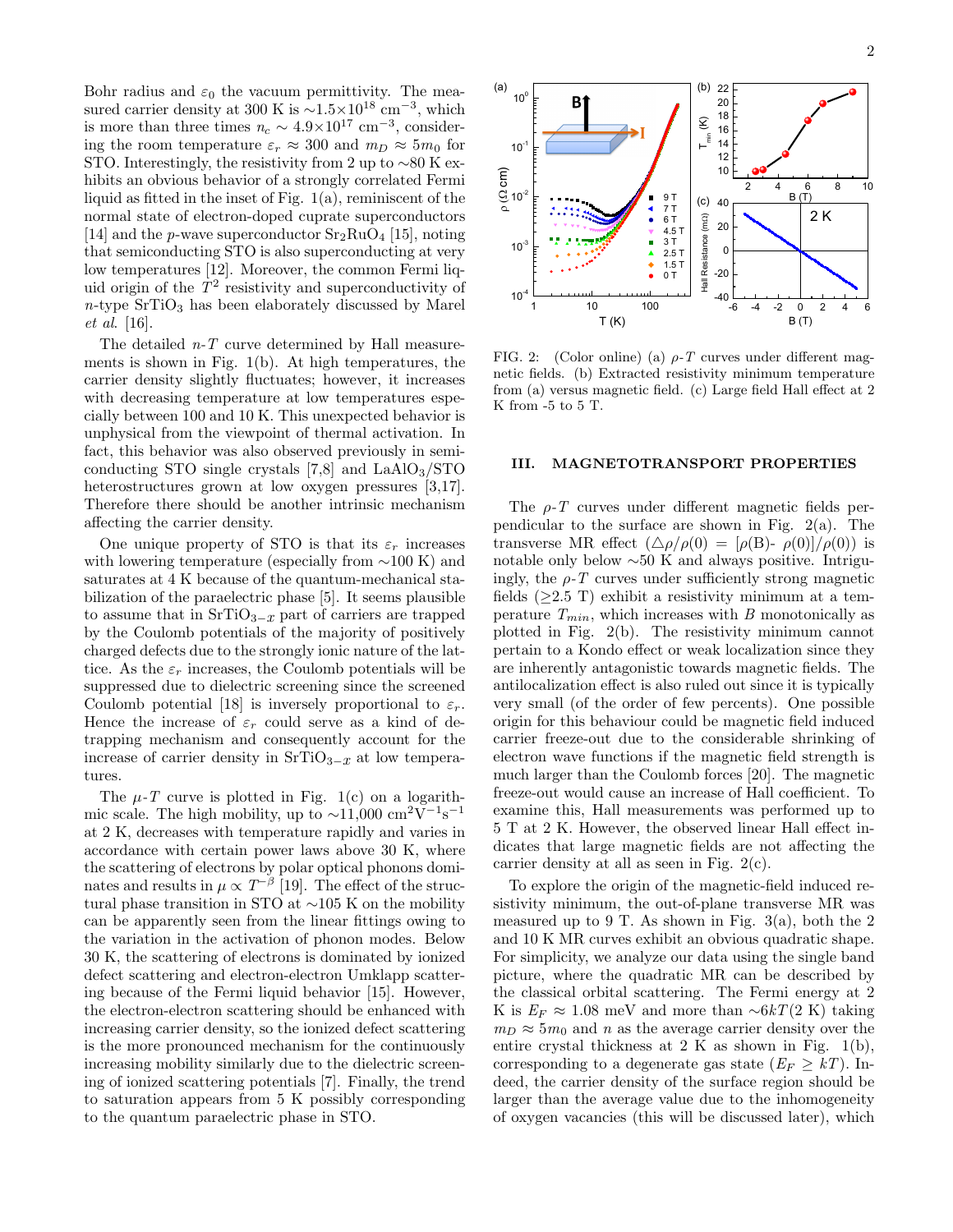

FIG. 3: (Color online) (a) Out-of-plane magnetoresistance (MR) at 2 and 10 K up to 9 T. Inset: schematic of the measurement geometry. (b) Magnetic field dependence of the resistivity  $(\rho - B)$  for 2 and 10 K up to 5 T.

would thus lead to an even larger  $E_F$ . However, no signature of quantum oscillations in MR was seen in spite of the high mobility. This could be because both the  $m_D$  and  $m_c$  have been largely enhanced from strong electron correlations of the Fermi liquid and eventually the initially assumed degenerate gas actually exists in a nondegenerate  $(E_F \leq kT)$ "liquid" state. In addition, the Shubnikov-de Haas oscillation was observed typically at lower temperatures below 2 K [10].

The MR of 9 T at 2 K is extremely large, more than 2,900% and decreases to  $\sim$ 1,200% at 10 K. The classical transverse orbital scattering can be described by  $\Delta \rho / \rho(0)$  $= \alpha^2 \mu^2 B^2$ , where  $\alpha$  is a material dependent constant. By fitting the MR curves of 2 and 10 K, the average value of α is obtained to be ∼0.32, which is comparable to the  $\alpha$  $\sim 0.38$  in *n*-type InSb [21]. The mobility of 2 K is larger than that of 10 K and therefore the MR of 2 K is far larger as shown in Fig.  $3(a)$ . Under a sufficiently large B, the MR difference between 2 and 10 K is so large that the overall resistivity  $\rho(B,T) = \rho(0,T) + \alpha \mu^2 B^2 \rho(0,T)$ at 2 K can become larger than that of 10 K although  $\rho(0,2 K)$  is smaller than  $\rho(0,10 K)$  in the normal metallic state. In this way, the intriguing resistivity minimum under a large magnetic field can be understood.

To further confirm the origin of this resistivity minimum, the magnetic field dependence of resistivity  $(\rho - B)$ at 2 and 10 K are compared in Fig. 3(b). There is an evident crossover between the two  $\rho$ -B curves at ∼2.5 T, above which the resistivity at 2 K exceeds that at 10 K. The crossover field is consistent with the critical  $B$  in Fig. 2(a). The low temperature resistivity  $\rho(B,T) = \rho(0,T)$  $+\alpha \mu^2 B^2 \rho(0,T)$  can be readily simulated up to 80 K by

considering the  $T^2$  dependence of  $\rho(0,T)$  and mathematically representing the mobility below 30 K with an exponential fitting. The simulated results (not shown) were consistent with the curves in Fig.  $2(a)$ , which suggests that the above resistivity comparison is not only true between 2 and 10 K but also valid for other temperatures. Finally we conclude that the magnetic field induced resistivity minimum originates from the extremely large MR and its pronounced increase with decreasing temperature at low temperatures. The large MR is achieved by the fairly high  $\mu$ , sufficiently large  $B$  and the possible stabilization of the classical limit by strong electron correlations of the Fermi liquid.

Similar behavior was also observed in  $SrTiO<sub>3-x</sub>$  single crystals reduced for 2 h, which possess a larger room temperature carrier density and also a high mobility at 2 K. The Fermi liquid behavior, *i.e.* the  $T^2$  dependence of the resistivity, also exists but up to ∼65 K. Nevertheless, as the reducing time was prolonged to 8 h for a STO single crystal, the room temperature carrier density reaches  $\sim 6 \times 10^{18}$  cm<sup>-3</sup> and consequently the mobility at 2 K is only  $\sim$ 2,500 cm<sup>2</sup>V<sup>-1</sup>s<sup>-1</sup>. As a result there is no observable resistivity minimum even under a 9 T magnetic field.

The condition for the strong-field region  $\hbar w_c \gg kT$ , in which most of the carriers are in the lowest Landau magnetic quantum level, was coined as the "quantum limit" [22]. The theoretical analyses [23-25] indicate that for both degenerate and nondegenerate statistics the transverse MR has a quadratic field dependence in the classical low-field case with  $\hbar w_c \ll kT$  but a linear dependence in the quantum limit. Moreover, the other criterion  $n \ll$  $(eB/\hbar)^{3/2}$  [25] should also be fulfilled for the usual quantum linear MR as observed in high mobility InSb [21,26], Ge [27], graphite [28] and also recently in the topological insulator  $Bi<sub>2</sub>Se<sub>3</sub>$  [29]. As shown in Fig. 4(a), the MR curves exhibit highly linear field dependence while the  $B$ is applied in plane and transverse to the current. The magnitude of the in-plane MR is on average ∼92% at 2 K and ∼66% at 10 K under 9 T, which are far smaller than the out-of-plane values. Accordingly neither the crossover in the  $\rho$ -B curves (inset of Fig. 4(a)) nor the magnetic field induced resistivity minimum was observed. In our case, the linear MR starts from a very small field  $< 0.5$  T as seen from Fig. 4(a), which in turn corresponds to a critical carrier density of  $\sim$ 1.36×10<sup>17</sup> cm<sup>-3</sup> for the usual quantum linear MR. The average carrier density at 2 K in our case is already  $\sim$ 1.85×10<sup>18</sup> cm<sup>-3</sup> and more than one order of magnitude larger than the critical carrier density. In this case, the linear MR may be out of the usual quantum linear MR picture [30].

On the other hand, the linear MR starting from small fields was previously also observed in nonstoichiometric silver chalcogenides  $Ag_{2+x}Se$  and  $Ag_{2+x}Te$  by Xu *et al.* [31]. In that case, the criteria for the usual quantum linear MR can also not be fulfilled. However, Abrikosov [25,32] proposed another model of quantum linear MR for the  $Ag_{2+x}Se$  and  $Ag_{2+x}Te$  case with two assump-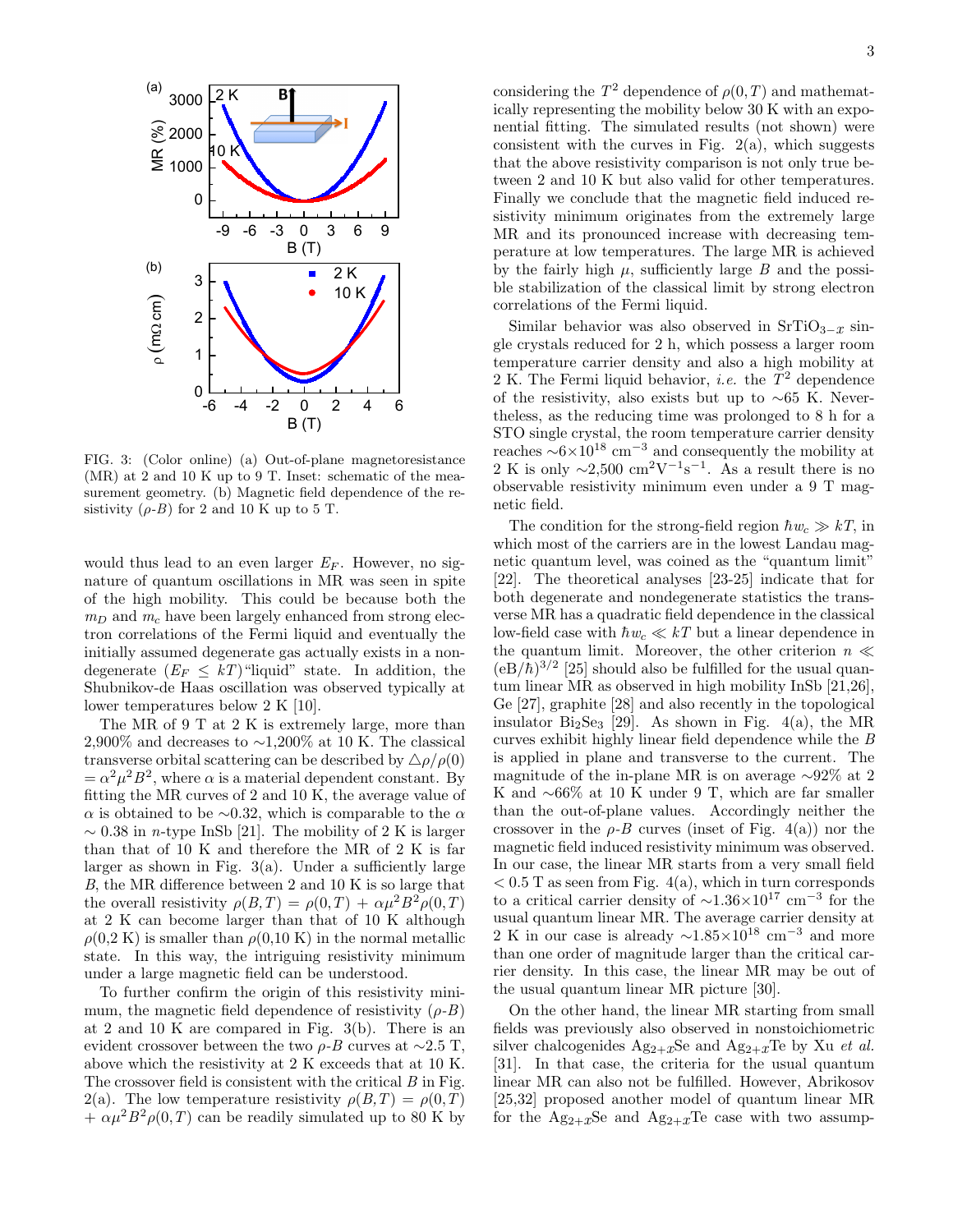

FIG. 4: (Color online) (a) In-plane transverse MR at 2 K and 10 K up to 9 T. The upper and lower insets are the corresponding  $\rho$ -B curves of the two temperatures and the schematic of measurement geometry respectively. (b) The parameter  $\frac{\rho(B) \cdot k}{\rho(0) \cdot \mu_B B}$  plotted as a function of magnetic field.

tions, *i.e.*,  $(1)$  the substance is inhomogenous, consisting of clusters of excess silver atoms with a high electron density, surrounded by a medium with a much lower electron density; (2) in this medium the electron energy spectrum is close to a gapless semiconductor with a linear dependence of energy on momentum, and thereby explained all the data in [31] satisfactorily. Our scenario seems quite close to the above case since the inhomogeneity of oxygen vacancies in  $SrTiO_{3-x}$  single crystals has been a long-standing issue [33,34]. Moreover, the oxygen vacancy clustering in  $\text{SrTiO}_{3-x}$  has been well studied both theoretically by Cuong et al. [35] and experimentally by Muller et al. [36]. Similar to clusters of excess silver atoms in nonstoichiometric silver chalcogenides, oxygen vacancy clusters have a high electron density. Thus, the linear MR in our case could be another example for the unusual quantum linear MR induced by inhomogeneities and conductive clusters.

Considering the further spin-orbital splitting of the Landau magnetic levels under a magnetic field B, the energy scale  $\mu_B B$  is involved, where  $\mu_B$  is the Bohr magneton. The dimensionless parameter  $\frac{\rho(B) \cdot kT}{\rho(0) \cdot \mu_B B}$  is theoretically predicted to be relatively independent of temperature for the quantum limit as illustrated in [26]. It is plotted in Fig. 4(b) as a function of field for two different temperatures and the parameter is approaching a constant value. This further supports the idea that the linear in-plane transverse MR is intrinsically a kind of quantum MR.

In early studies on the transport properties of semiconducting STO, STO single crystals were thermally reduced in vacuum and high temperature, which are similar to what we used, for quite a long time (typically up to 10 days [6]) to achieve uniform oxygen vacancy distribution. However, the oxygen vacancy distribution obtained by that long time reduction was found [34] to be still not ideally uniform over the entire thickness of single crystals. Furthermore, the  $O_{vac}$  in short-time (like 1 h in our case) reduced STO single crystals are therefore far from uniform leading to a large gradient in  $O_{vac}$ concentration [34] and thus also in carrier density [37] from the surface to the interior. Typically the oxygen vacancy doping can increase carrier density but on the other hand can decrease mobility in  $\text{SrTiO}_{3-x}$  due to elctron-impurity scattering, enhanced electron-electron scattering and suppressed screening effect. However, the lowering of mobility by oxygen vacancies is not as significant as the increase of carrier density by oxygen vacancy doping as can be seen from the electronic transport property studies of  $\text{SrTiO}_{3-x}$  single crystals by Frederikse et al. [6] and  $SrTiO_{3-x}$  films by Ohtomo and Hwang [38]. Thus, the higher oxygen vacancy concentration results in smaller resistivity and accordingly the conducting channel.

Consequently the measured transport data should only well represent the properties of the surface layers for this kind of samples. The highly anisotropic transport properties of the Fermi liquid can therefore be understood by the strong surface interlayer scattering due to the large inhomogeneity of  $O_{vac}$  and accordingly the density-ofstates along the out-of-plane direction. Even though the free carriers in our STO samples are not only confined to the very top surface, the sharp gradient of the carriers with the largest concentration at the top surface can result in the highly anisotropic transport properties.

#### IV. CONCLUSIONS

In conclusion, we studied the electrical and magnetotransport properties of  $SrTiO_{3-x}$  single crystals. It was found that the Fermi liquid exists at low temperatures and the dielectric constant of STO plays an important role in carrier density and mobility. A magnetic-field induced resistivity minimum was explored to originate from the high mobility and the possible strengthening of the classical limit by mass enhancement of strong electron correlations. The linear in-plane transverse MR, potential for linear MR sensors, was observed and attributed to the unusual quantum linear MR due to the inhomogeneity of oxygen vacancies and also oxygen vacancy clustering. The large anisotropy in transverse MRs reveals the strong surface interlayer scattering due to the inhomogeneity of  $O_{vac}$  at the surface of SrTiO<sub>3−x</sub>. By this work, we demonstrate a potential route to quantum linear MR in virtue of inhomogeneities.